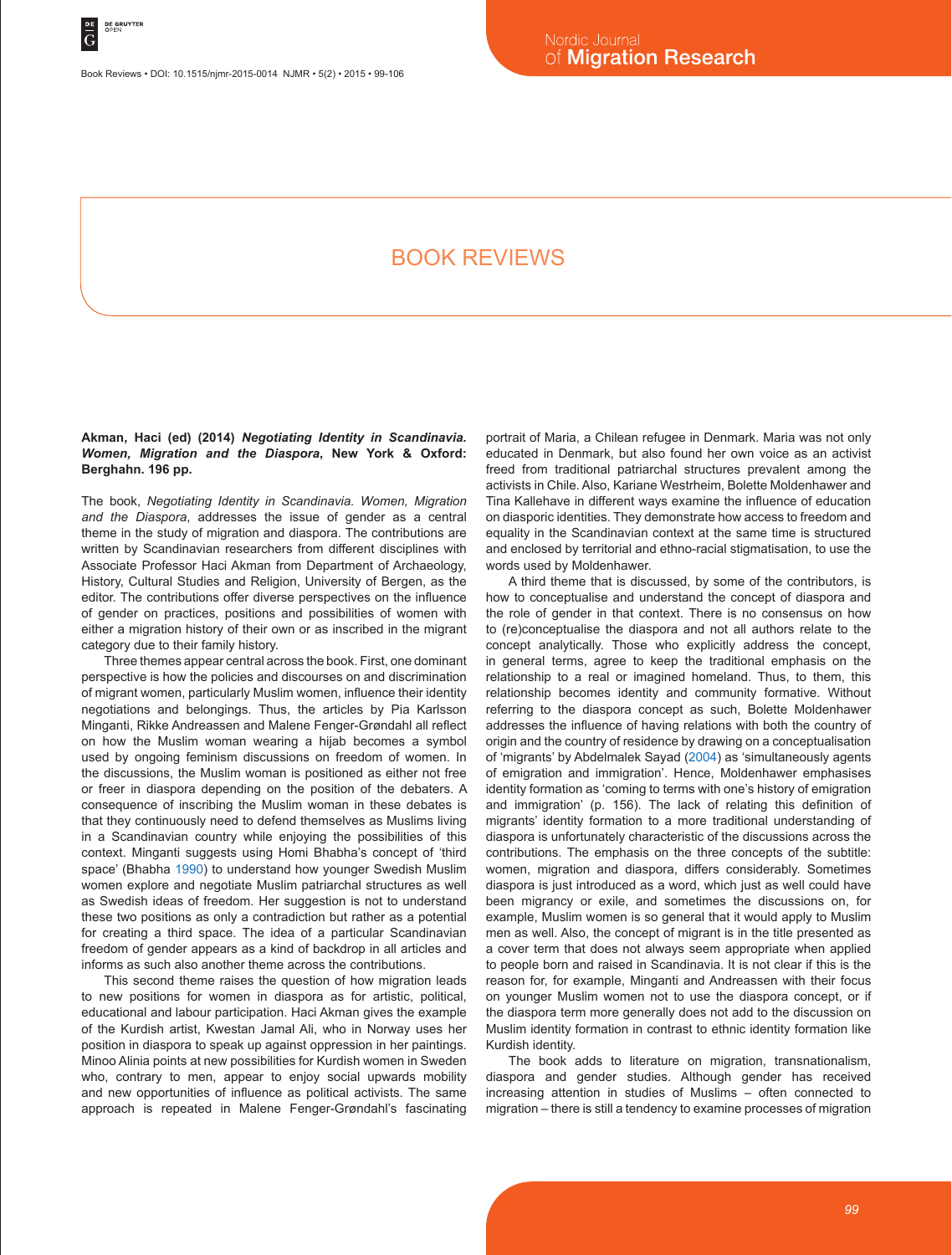from the perspective of men, not least in the Scandinavian context. Thus, the idea of looking more into the role of the female migrant is relevant in order to understand how diaspora identities are formed not only by the belonging to both country of origin and country of residence, but also by gender. While each contribution of the book is interesting to read and some invite for new conceptualisations (like Moldenhawer), it is not always easy to identify a shared ground for discussion. Consequently, it is not a shared discussion of conceptualisation that makes the book worth reading. Rather, it is the empirical cases analysed in each chapter that present insightful readings of the conditions and circumstances that women migrants meet in a Scandinavian context. As for the influence of Scandinavia, this is not discussed explicitly, but as already suggested, two aspects of the Scandinavian context are touched upon in most articles: freedom on the one hand and discrimination and marginalisation on the other. The book invites the reader to explore how women with a migrant story of a sort navigate these two aspects and in the process of navigating, negotiate their identity as women with a migrant story. Lise Paulsen Galalt

Associate Professor in Cultural Encounters, Department of Culture and Identity, Roskilde University, Denmark

### **References**

- Bhabha, HK 1994, *The location of culture*, Routledge, London and New York.
- Sayad, A 2004, *The suffering of the immigrant*, Polity Press, Cambridge.

## **Faist, Thomas, Fauser, Margit & Reisenauer, Eveline (2013)**  *Transnational Migration***, Cambridge: Polity Press. 209 pp.**

Introductory in nature, *Transnational Migration* offers short and insightful chapters that detail the conceptual essence of transnational migration as a field of study; the diverse units of analyses within the field and the multiple methodological routes to apprehend the field's enormity. *Transnational Migration* is timely, as over the past two decades, social scientists inclusive of sociologists, anthropologists and historians have been embroiled in understanding transnationalism or what the editors of the book, Thomas Faist, Margit Fauser and Eveline Reisenauer, refer to as transnationalisation. In the text, transnationalisation is preferred to transnationalism as the former delineates the processual nature of transnational migration. Closely linked to globalisation, transnationalisation or transnational migration underscores the varied social, economic, religious and political linkages created between 'here' and 'there', between two or more places, between home and host countries. Rather disparate, the literature on and conceptualisation of transnational migration needed a coherent guide into the meatier aspects thereof. Faist *et al*'s text offers this guide. Pressing concerns in the text are the authors' attempt to disinvest migration theorists of the idea that the state as a geographical space is coterminous with the nation or other socio-political groups. As noted, transnational migrants demonstrate that the container of the state is not the unit of analysis, but rather a variable to be considered as part of the transnational social space created through migrants' transnationality – their socio-psychological, economic, religious and political activities between and across spaces. Contemporary migrants' networks criss-cross the globe in multiple ways. Faist *et al*. (2013) emphasise that these networks are not merely restricted to national or ethnic configurations as contemporary transmigrants create religious and political networks that transcend localised spaces or locations.

A conundrum that Faist *et al*. (2013) are unable to avoid, despite Faist's fine history in transnational migration studies, is a discussion of 'States and Citizens' (Chapter 6). In spite of their careful argument that transnational studies are not restricted by methodological transnationalism<sup>1</sup> and thus that the focus on nationality (to the near exclusion of other groupings in transnational studies) is questionable, the authors cannot avoid a discussion thereof precisely because the world as created by humans and reported by social scientists is bound, structured and divided by geography. This national division (arbitrary in many ways as a result of various colonisations and hence amalgamations of territories) embellishes the 'anomaly' that is transnationality, as states as containers of movement and socio-political activities, are arguably responsible for their citizens. The depth of this responsibility is brought into question by transnational movement as citizenship, the rights attached thereto and the obligations of the state towards its citizens and vice versa, become malleable. Transnational citizens are thus created as states recognise the value of citizens' social and economic remittances, particularly for emigrant countries of the south. This recognition translates into dual citizenship as further defined by respective states. In essence, transnationalisation speaks to humanity's reach as collectives and individuals made possible through globalisation. In the Anthropocene where humans have had an inordinate impact on the earth's ecological system, transnational studies highlight the myriad ways in which people connect across the world bringing south and north together and furthering links within the south.<sup>2</sup> While Faist *et al*. (2013) focus on economic and political reasons for movement, our movements are also impacted by ecological forces that in recent times are creating far-reaching transnational movements such as the Occupy Movement.3

Interestingly, Faist *et al*. (2013) consider similar movements in the final chapter, 'Transnationalising Civil Society' (Chapter 8), although these movements are peculiar to migrants' political and religious associations. Here, they argue that civil society as separate from the state, the family and the market offers a means to create, as argued by Antonio Gramsci, counter-hegemonic forces (Gramsci & Forgacs 1988). And yet, as they posit, civil society should not be conceptualised or radicalised as a 'repair shop' for the disease in modern society. Given the concise nature of the text, an elaboration on how diverse civil societies across the globe might create a groundswell towards a collectively humane and ecologically sustainable world order is impossible. Yet the possibility inherent in cultural and other changes wrought through and by migration for emigration and immigration countries is alluded to. This possibility is an interesting niche area for further investigation. As the authors intimate, 'The world across borders is constituted by transnational practices and this implies a research agenda tracing such practices' (p. 180).

Faist *et al*.(2013)argue that transnational research is strengthened through a research toolkit that is not bifurcated into qualitative and quantitative research. The authors speak about the importance of using both research designs to establish the scale of transnational migration and the content of transnationality. This 'mixed methods approach' underscores the need for 1) more biographical data on transmigrants, 2) a research focus across generations of migrants and stayers, 3) longitudinal research and 4) a comparison between generations of migrants and stayers to configure the longitudinal expression of transnationality (see Chapter 3). Academically, the authors thus encourage the crossing of seemingly rigid disciplinary boundaries.

A drawback of the book is the focus on south to north migration. In their favour, the authors state from the onset that their focus is

*<sup>\*</sup> E-mail: galal@ruc.dk.*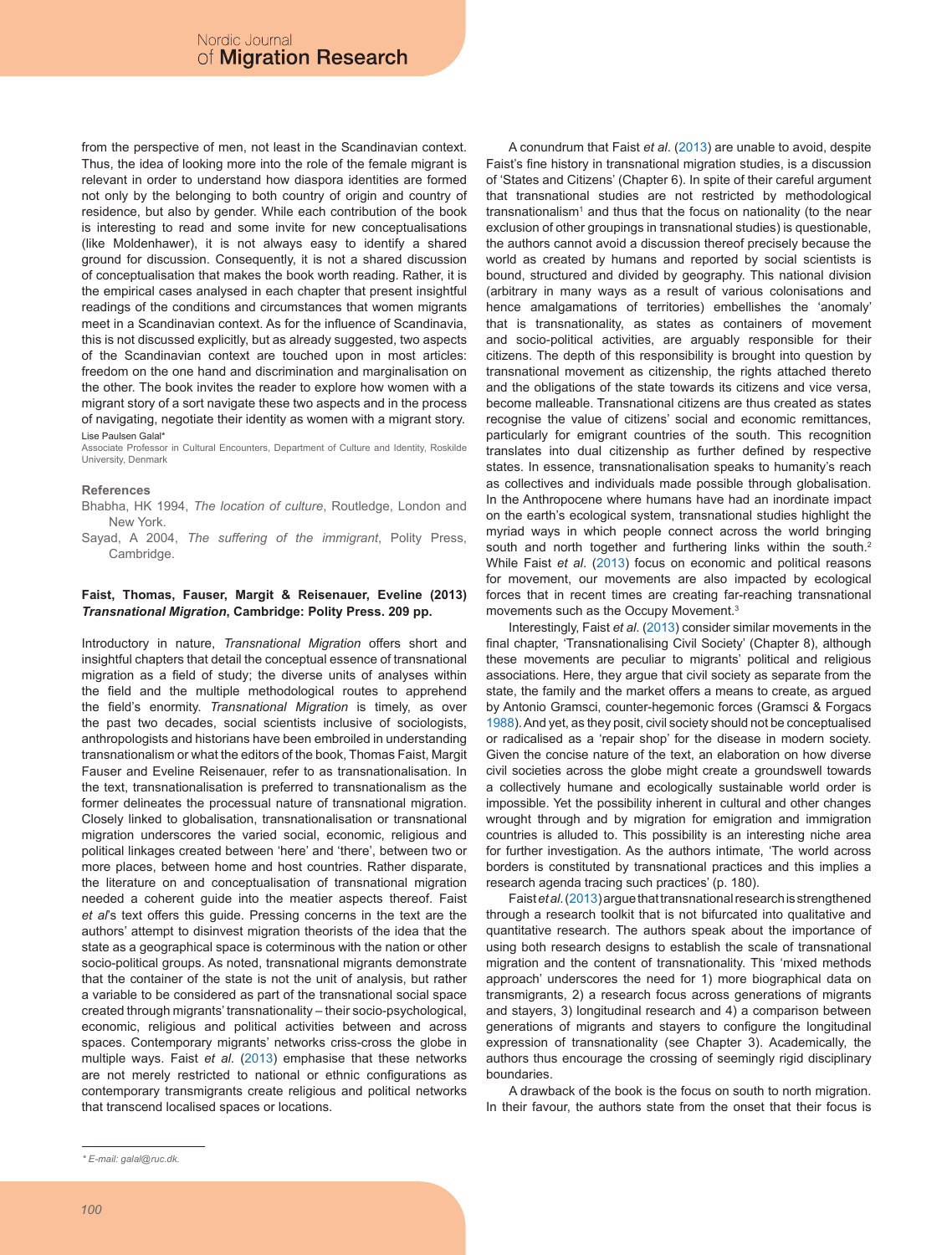particular to the south–north nexus. However, this recognition is insufficient to detract from the over-emphasis in transnational literature on south–north migration, or the stereotypical representations of transmigrants as moving from developing states to developed states. This bias effectively obfuscates the interconnected and bidirectional nature of contemporary migration. It further perpetuates the notion that all transmigrants are marginal in their home countries, whether so defined through class, race, sexuality, gender and/or landlessness. The bias denies the narratives of, for example, Aihwa Ong's (1999) interlocutors who live transnational lives by virtue of their transnational employment. In spite of this bias, the text remains seminal in the ever-expanding field of transnationalisation.

In short, *Transnational Migration*, as a readable and easily digested text, provides a concise history of transnationalisation and potentials for furthering contemporary research in the field. As Faist *et al*. (2013: 23) imply, transnationalisation remains an important field of research because 'migrants are continually engaged in translating languages, cultures, norms and social and symbolic ties'. The world is changing apace and migrants are often at the forefront of these changes. *Transnational Migration* is thus appropriate for entry level students who need to acquaint themselves with the conceptual framing of transnationalism/transnationalisation. Further, more advanced students, transnational theorists, fieldworkers and social scientists working in the field of transmigration will find this text a handy reference tool in their search to make further sense of a world and 'cultures' on the move.

Joy Owen\*

Senior Lecturer, Anthropology, Rhodes University, South Africa

#### **References**

- Gramsci, A & Forgacs, D 1988, *An Antonio Gramsci reader*, Schocken Books, New York.
- Ong, A 1999, *Flexible citizenship: the cultural logics of transnationality*, Duke University Press, Durham.

## **Hirvi, Laura (2013)** *Identities in Practice***. A Trans-Atlantic Ethnography of Sikh Immigrants in Finland and in California. Studia Fennica Ethnologica 15, Helsinki: Finnish Literature Society. 185 pp.**

*Identities in Practice* is an ethnographic account of the process of identity construction, based on ethnologist Laura Hirvi's doctoral research with transnational Sikhs. A book that links diverse geographical and theoretical realms, it brings together content from her fieldwork with Sikh immigrants in Finland and the United States, and places it within an analytical framework on identity, transnationalism, diaspora and practice theory. Hirvi's main argument is that everyday attitudes and practices such as those pertaining to work, dress, religion and life-cycle rituals play a crucial role in the construction of identity – particularly in a transnational context. To quote Pnina Werbner (2005: 471), 'present theorisations of diaspora fail to engage adequately with the constitutive relations between intellectual creativity, diasporic quotidian popular culture, subjective consciousness and political action'. *Identities in Practice* can be considered to be a part of the growing canon of research that contributes towards redressing this oversight.

As outlined in the introduction, Hirvi's major goals are: first, to arrive at a better understanding of why Sikhs migrate, and second, to examine how the experience of migration affects people's daily lives and their sense of identity. The book is divided into seven chapters: the first three chapters tackle the first question, while the remaining chapters attempt to answer the second. The introduction 'sets the scene' and gives a detailed insight into the theoretical and geographical context of the book, with a reflexive description of the process and the politics of doing ethnography. Chapter two gives the reader an idea of the migration history of Sikhs, with particular attention paid to the emergence and growth of the Sikh community in California and Finland. Chapters 3–6 each deal with a particular category of everyday practices that the author has observed to be integral to the process of identity making - notably, work culture, the politics of dress, religious and cultural practices, and life-cycle ceremonies. The final chapter contains the author's concluding remarks on what she terms 'the art of negotiating identities' (p. 158).

Rich in ethnographic detail, *Identities in Practice* is especially useful as a preliminary, exploratory account of the relatively recently established Sikh community in Helsinki, and sets a strong foundation for future research in the Finnish context. Hirvi's strategic use of data from two different sites is another noteworthy aspect – the exegetic tactic of counter-posing the field data from Helsinki with data from Yuba City gives nuance to each of the topics she explores. The fact that the Sikh community at one of the sites (Yuba City) is significantly older, and as a result, seen as a more authoritative source of transnational cultural practices by participants across sites is especially significant. This highlights the power dynamics at play *within* transnational communities, and serves to caution the reader from treating religious diasporas as a monolithic category.

One of the key strengths of this account of life in the Sikh diaspora is its ground up approach to the question of identity construction and community formation. Hirvi focuses on quotidian activities performed by individuals, and elaborates how each of these seemingly superficial and prosaic practices contributes towards creating a sense of identity.

The chapter on work and work ethic is particularly interesting as analyses of work culture are curiously under-represented in the literature on diasporas - perhaps because it is not a phenomenon that occurs strictly within the bounded domain of the diasporic community. Hirvi's decision to examine attitudes towards work enables her to shed light on this important yet overlooked point of intersection between majority and minority cultures. She makes effective use of this approach by outlining how work is a domain that enables individuals to 'work out' (p. 70) their identities in relation to their multiple life worlds. Hirvi illustrates this by elaborating upon how Punjabi-Sikh cultural concepts such as *izzat* (honour) and *dharam* (duty) are utilised by transnational Sikhs to claim the identity of the 'good immigrant' and position themselves as respectable, hardworking members of the larger Finnish and American societies.

The chapter on dress dedicates itself to examining the politics of dressing – particularly in terms of culturally appropriate performances of gender. As Divya P Tolia Kelly (2004: 677) remarks, social relationships with visual and material cultures can uncover the sometimes occluded power of political identifications shaped though race, gender and sexuality. Describing the attitudes of her informants towards gendered practices such as tying the turban for men and wearing the modest 'Punjabi dress' for women, Hirvi looks at how individuals negotiate the norms of the various cultures they are exposed to in transnational contexts, and thereby stresses upon the fluid nature of the concept of identity. The main take away from this chapter is that clothing offers Sikh men and women a creative means to fashion identities for themselves according to the (perceived) demands placed by the situational context. For example, several of Hirvi's female informants create outfits combining Western

*<sup>\*</sup> E-mail: j.owen@ru.ac.za*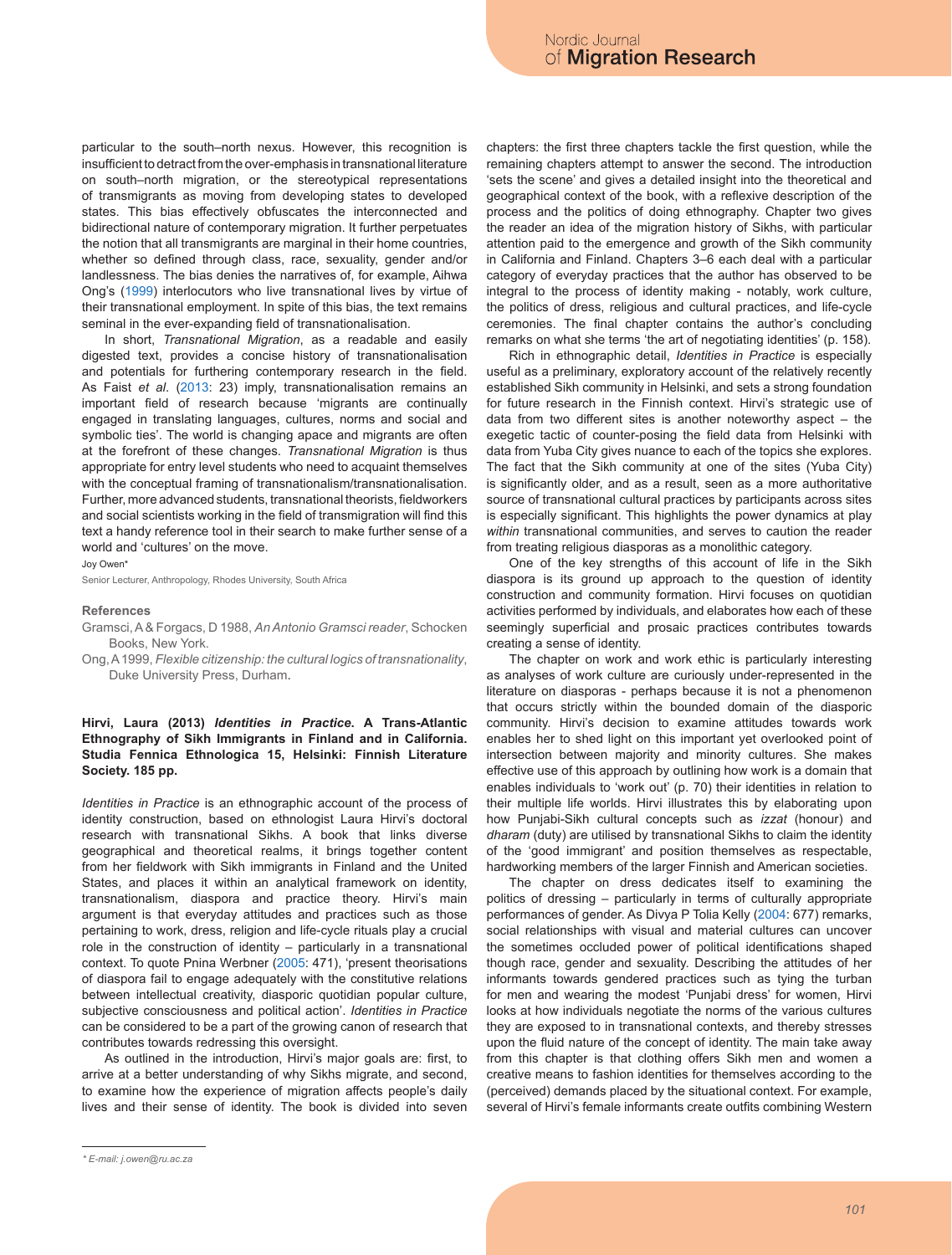and Indian elements such as leggings, *chunnis* (shawl), etc. that can be easily modified to fit the cultural contexts they find themselves in. Thus, they actively negotiate a compromise between their own tastes, expectations stemming from peers as well as from cultural and religious traditions (p. 103).

While it contains interesting details regarding individual participants' attitudes towards aspects of dress – including expositions of the rationale behind the creation of 'bricolage outfits'(p. 104) – this chapter would have benefitted from greater engagement with the considerable body of literature on transnational material culture and aesthetics (e.g. Werbner 2005, Mankekar 2005, Dudley 2010, 2011). Parminder Bhachu's (2004) examination of the general phenomenon of ethnicised consumption in Britain, including food and music, to ground her study of the Punjabi suit in the country would have been an especially useful ethnographic case for comparison.

The description of food culture is another appealing aspect of Hirvi's analysis of everyday activities that are critical to personal and social boundary marking. Hirvi's experiential account of how she learnt to make *rotis* for *seva* in the company of Sikh women at the *gurdwara,* and her description of the various kinds of food served at Sikh pre-schools and Sikh parades make for evocative reading. However, food culture is mostly referred to in the context of public diasporic spaces created by Sikh religious and cultural organisations, to the exclusion of the private sphere of the home. As Claude Fischler (1988: 275) notes, food crosses the border between 'outside' and the 'inside' and this 'principle of incorporation' touches the very nature of a person, becoming the basis of a collective identity. A more extensive and directed analysis of how cuisine and commensality contribute to the construction of identity at multiple levels of organisation would have been a useful addition to fortify the central thesis of the book.

The final chapter ties together the key insights from the preceding sections and solidifies Hirvi's argument that a significant amount of identity-work in transnational spaces happens through performative acts in the everyday sphere. She concludes with an astute hypothesis regarding the underlying object of these practices – that 'the maintenance and transformation of practices can be seen to stem from an urge toward intelligibility: to create identities that make sense both to the persons who are enacting them and to the others around them' (p. 164).

A word on the grammatical, stylistic and spelling errors that are peppered throughout the text - these detract from the overall reading experience, and future editions would stand to benefit from closer editorial attention. To conclude, well-researched, neatly-structured and easy to follow, Hirvi's insightful portrayal of Sikh lives in Helsinki and Yuba City is a good guide for researchers setting out to study the Sikh transnational experience, and is of general interest to researchers interested in the micro-processes that aid the continual fashioning and re-fashioning of identities.

Santhy Balachandran\*

DPhil candidate in Anthropology, Institute of Social and Cultural Anthropology, University of Oxford

### **References**

- Bhachu, P 2004, *Dangerous designs: Asian women fashion, the diaspora economies*, Routledge, London.
- Dudley, SH 2010, *Materialising exile: material culture and embodied experience among Karenni refugees in Thailand*, Berghahn Books, Oxford.
- Dudley, SH 2011, 'Feeling at home: producing and consuming things in Karenni refugee camps on the Thai-Burma Border', *Population, Space and Place*, vol. 17, pp. 742–755.
- Fischler, C 1988, 'Food, self and culture', *Social Science Information*, vol. 27. pp. 275–292.
- Mankekar, P 2005, 'India shopping: Indian grocery stores and transnational configurations of belonging', in *The cultural politics of food and eating*, eds. JL Watsonand & ML Caldwell, Blackwell Publishing, Oxford, pp. 197–214.
- Tolia-Kelly, D 2004, 'Materialising post-colonial geographies: examining the textural landscapes of migration in the South Asian home', *Geoforum*, vol. 35, pp. 675–688.
- Werbner, P 2005, ´The materiality of late modern diasporas: between aesthetics and 'real' politics`, in *Les diasporas: 2000 ans d'histoire*, eds L Anteby-yemini, W Berhomiere & G Sheffer, Presses de Universitaires de Rennes, Rennes, pp 469–487.

## **Kivisto, Peter & Wahlbeck, Östen (eds) (2013)** *Debating Multiculturalism in the Nordic States***, Houndmills: Palgrave Macmillan. 345 pp.**

*Debating Multiculturalism in the Nordic States* addresses the problem of combining diversity with the paradigmatic emphasis on equality, typical of the Nordic States. This diversity is, first, based on the existence of traditional ethnic or linguistic minorities in the Nordic countries, whose voice started to be heard from the 1960s or 1970s. Secondly, the diversity is caused by immigration that started in Denmark and Sweden already after the Second World War and increasing in the 1960s and 1970s, while immigration to Norway and Finland is of more recent origin. The traditional approaches to diversity were denial or assimilation, but since the 1960s, multiculturalism has been officially endorsed in Sweden, Norway and Finland, while the Danish official position to it has from the very beginning on been critical. Today, there is widespread criticism against multiculturalism, which seems to have intensified in the past 10 years. This anthology of articles presents the debate on multiculturalism in four Nordic countries (i.e., excluding Iceland) and their country-specific historical contexts. Some articles focus on local policies and everyday life too: neither debates nor government policies tell the whole story about the relations between majorities and minorities. The authors are social scientists, lawyers and anthropologists, some with a background in civil service.

Multiculturalism 'is presence of several cultures within a defined territory and the overriding question is how these cultures can coexist', as defined by Hugo Stokke in his neatly structured and easy-to-follow article 'Nordic multiculturalism: Commonalities and differences' (p. 75). In a more normative scientific discourse, it means affirmative recognition, but it is not meant to promote segregation, not to mention social exclusion. Multiculturalism does not mean either – or it should not mean – relativism where all values are equal and debates arising from diversity are politically incorrect. These are some standard criticisms against multiculturalism, if the concept is misunderstood. However, we must admit that, the concept is rather vague even in scientific discourse not to speak about political jargon.

Some distinction between multiculturalism as an independent goal drawing on human rights and a means for social integration must be made. Multiculturalism means recognition of heterogeneities but it should not mean inequality. In the Nordic countries, equality is produced by redistribution, which is supported by homogeneous behaviour: all citizens (or at least households) work and contribute to the national wealth, to public provision of social protection to the benefit of all. Does recognition of heterogeneity put this equalitarian model at risk, do we give up the idea of promoting equality if we

*<sup>\*</sup> E-mail: santhy.balachandran@wolfson.ox.ac.uk*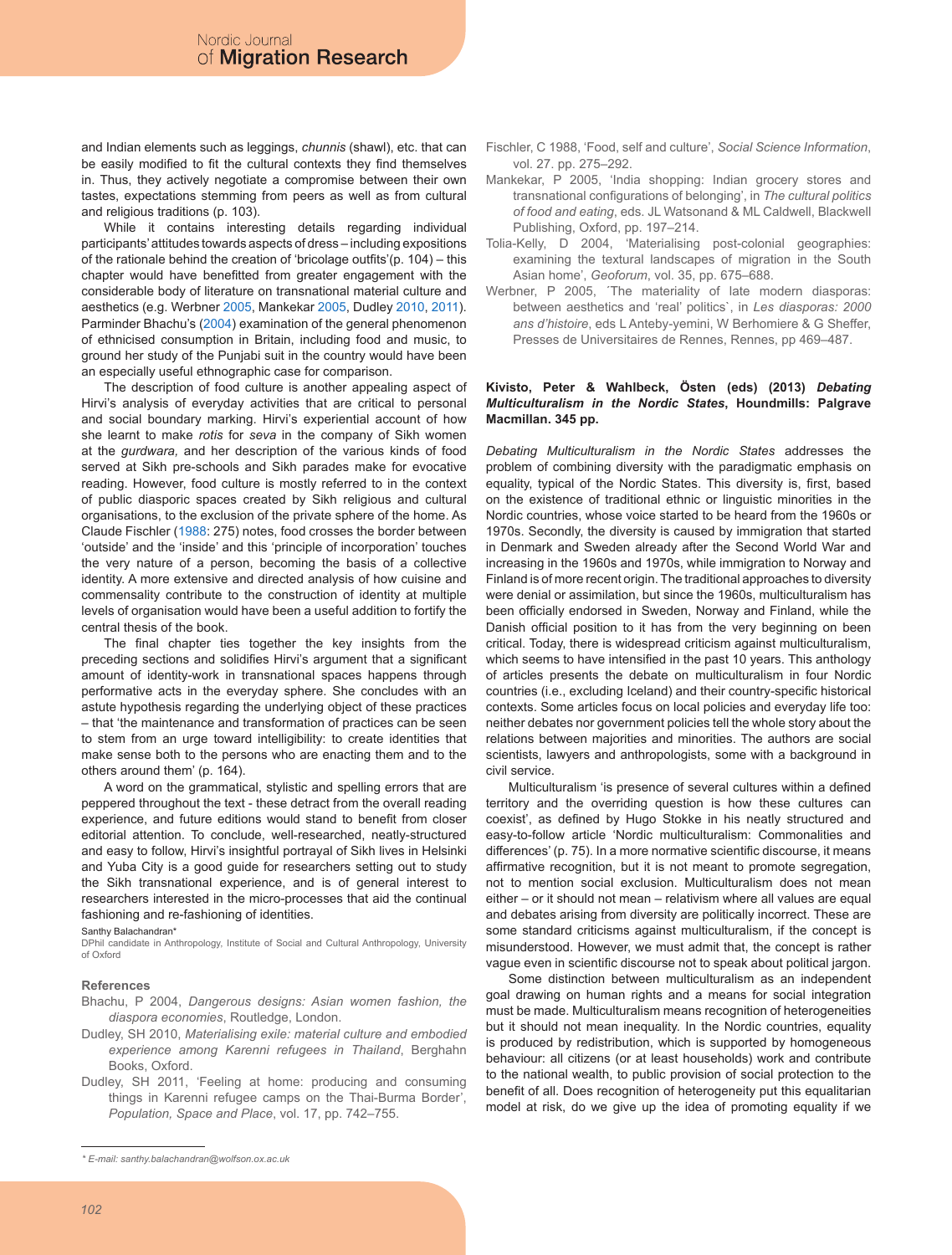endorse heterogeneity, and is there a trade-off between these two policies? Additionally, do minorities have rights *a priori* or are they only given by the majority: there is multiculturalism as an independent value and multiculturalism from above, a means to promote integration. In principle, Finland with two state languages and two national religions could serve here a good practice: this heterogeneity has been a part of state-building. Nevertheless, there is also a very strong ideological element in the Finnish society, emphasising the homogeneity of the population. These are some of the key issues analysed and discussed in the 13 chapters by 13 authors of the anthology.

Minority rights are contested in everyday life, as the rise of populist xenophobic parties from all Nordic countries illustrate. According to the Multiculturalism Policy Index, Sweden is the most multicultural country, while Denmark is not, Norway and Finland are closer to Sweden, having adopted a large bulk of their policy-making from the earlier Swedish experience. This ranking is supported also by the share of ethnic minorities, which in Sweden is much higher than in the other three countries, mainly due to immigration. However, research into everyday encounters in Sweden shows cases of major segregation ("Multiculturalism from 'below': Reflections of an immigrant ethnographer" by Ewa Morawska), and there is positive multicultural practice in Denmark, with Copenhagen as the paramount case ("'Let's get together': Perspectives on multiculturalism and local implication in Denmark" by Garbi Schmidt). There is some criticism concerning the present index, which is of rather recent origin and most probably will be developed further.

The book shows how policy-making is based on social and administrative constructs. Sune Laegaard speaks about political framing of diversity and its implications, showing how a large range of policies can be framed as immigration policies, resulting in equalling immigration policy as more general 'value politics'. In Denmark, this recently led into administrative reforms in the field of immigration policy that attempted to make immigration somehow an overarching theme in Danish politics; these reforms are now revoked, but policies are mainly continued. The Finnish case might have been as illustrative showing how difficult it has been for policy-makers to capture immigration as a phenomenon, classifying it first into the Ministry of Social Affairs and Health, then into the Ministry of Labour, moving it then to the Ministry of Interior and finally splitting the responsibility between the Ministry of Interior and the new Ministry of Labour and Economy.

Yngve Lithman's text on Norwegian multicultural debates compares them to mainly Sweden but his article is of more general relevance. He relates the differences found among countries to history, the strength of the state of Sweden compared to the much younger Norwegian state, which was not brought into existence until European national awakening in the late 19<sup>th</sup> century. In Sweden, also the concept of 'folkhem' was developed with a perspective of a strong patron state, while civil society is livelier in Norway. This liveliness is for good and for bad: the case of Anders Breivik shows the weakness of an active civil society, and the reaction of the Norwegian population to Breivik's crime shows its strength.

These are some ideas of the anthology, reading of which is recommended to anyone interested in minority policies or welfare regimes. The book is a very good review of Nordic debates on multiculturalism and immigration and it contains important theoretical elements to address the debates scientifically. Minorities are focused less than immigrants: although Greenland is far away, it might have been useful to read more than just a footnote about the status of Greenlanders in Denmark. In the reviewer's opinion, the Finnish minorities also receive limited attention: it is stated that the major immigration wave from Finland to Sweden in the 1960s and the 1970s was considered non-problematic, since culturally, there is little difference between Finland and Sweden. Yngve Lithman, who worked in the Swedish Ministry of Labour in the 1980s, writes that the acclaimed home language lessons in Swedish basic education were introduced due to the pressure from the Finnish Government. Mats Wickström describes the transition from assimilation to integration in Swedish immigrant minority policy in general terms and recapitulates, among other things, the long-standing fight for the right to private basic education in Sweden showing the Jews and – surprisingly, although this actually should not be any surprise – Estonians at the forefront.

*Debating Multiculturalism in the Nordic States* is a great introduction to multiculturalism in Nordic states and its historical roots. It sums up and contributes to the discourse on the compatibility of diversity with the Nordic welfare regime as the regime has been defined by Gösta Esping-Andersen. The book also comments extensively on the anti-multiculturalism rising in our countries; nevertheless, this trend has until now had little influence on policymaking. Even in Denmark, with restrictive immigration policy (gatekeeping), there is little criticism concerning the integration policies for ethnic minorities. While showing the importance of debates and framing in policy-making, the book indicates also a need for comparative studies into the chances and choices of life of minorities in Nordic countries. The issue remains, why labour market access for minorities is so difficult also in countries with a high multicultural profile? The interaction between heterogeneity and inequality and how to address them will remain on the agenda of the Nordic countries: there are no simple answers.

Simo Mannila\*

Senior Expert, Adjunct Professor, International Affairs of the National Institute for Health and Welfare, University of Helsinki, Helsinki

## **Nyers, Peter & Rygiel, Kim (eds) (2012)** *Citizenship, Migrant Activism and the Politics of Movement***. London: Routledge. 188 pp.**

In current times, when the news are full of stories of the rising support to right-wing populist parties in Europe, the increasing numbers of migrant bodies washed to the Mediterranean coasts and when scholars are engaged in analyses of the retreat from multiculturalism and transformations of racist speech, it is refreshing to read studies on migrant activism, power of migratory movements and the challenges these pose to dominant understandings of borders, sovereignty and (human) rights. *Citizenship, Migrant Activism and the Politics of Movement* is a book that does exactly this. Edited by two leading researchers in the field, Peter Nyers and Kim Rygiel, and including nine contributions from scholars based in the UK, Spain, Brazil, Australia, Canada, Hong Kong and Hawaii, the book provides important insights to the theoretical discussions on mobility rights and citizenship, as well as presenting empirical studies on activism by asylum seekers and undocumented migrants and local initiatives to claim citizen rights to all inhabitants of the area, irrespective of citizenship status.

The book seeks to examine the 'possibilities and impossibilities of migrant activism' in an era characterised by the securitisation of migrants, strict and selective immigration control, and new ways of regulating access to citizenship for example through citizenship tests. According to the editors, the aim of the book is to elaborate on three major themes and their relations: an analysis of the novel *citizenship*

*<sup>\*</sup> E-mail: simo.mannila@thl.fi*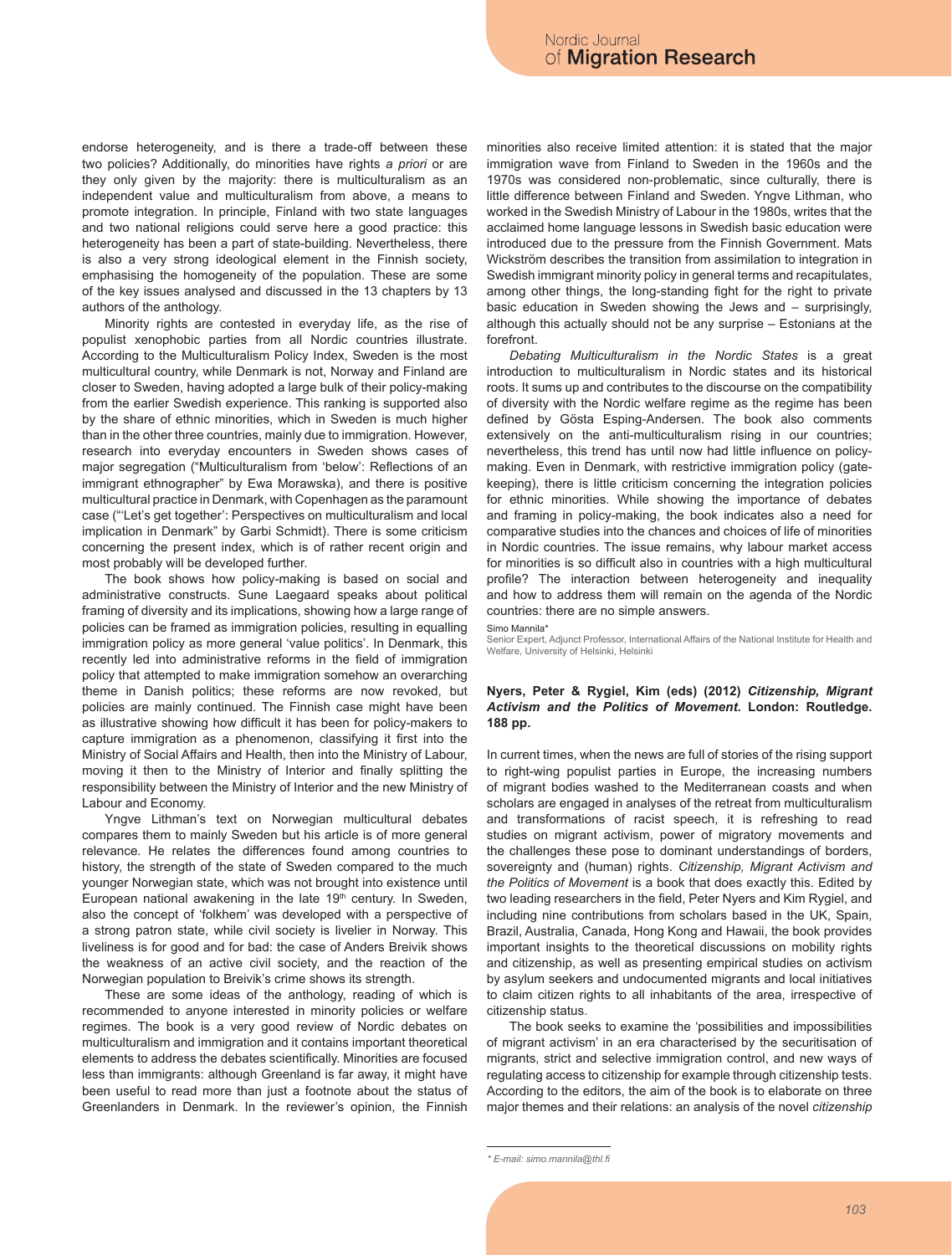forms that are emerging in the wake of *migrant activism* and contestations to the global migration regime, as well as a theorisation of the *politics of movement* that builds on the analyses of the two first-mentioned. Following an autonomous migration perspective, the book departs from understandings of mobility as a productive force that creates new modes of citizenship and political subjectivity. Thus, instead of focusing on the restrictive and controlling aspects of global migration regimes and viewing migrant activism as a response to them, the contributors in the book view mobility as a resource for migrants and border control as way to seek to govern the unruly migratory activities. Migratory movements and migrant activism are also discussed as citizenship practices that challenge conventional, state-centred understandings of what citizenship is, who is entitled to it and through whose actions it is enacted. The editors argue for an approach to study 'migrant citizenship from below', as it occurs in the claims-making processes and negotiations of belonging and rights by non-citizen migrants in the varying contexts of social movements, work places, and everyday interaction with authorities and NGOs. Through such acts, non-citizen migrants produce themselves as political subjects and claim citizenship rights and, by doing so, present a rupture and a challenge to these rights, as defined by the state. These acts also question the binary of citizen/non-citizen and instead introduce more fluid and interactional perspectives on the relation between differently positioned actors.

Like many anthologies, this book is a combination of excellent analyses on the previously mentioned topics and some less developed chapters that seem to have been included, more with regards to the relevance of topic or geographical area than to their conceptual and analytical clarity. Nevertheless, the book as a whole is well-written and provides many theoretical and empirical epiphanies for an interested reader.

In her article, Alina Sajed provides a well-argued analysis of North African Muslim activism in France, focusing on two kinds of movements: (1) different Islamic organisations and the formation of Muslim diasporic identity in them, and (2) North African women's groups that make claims for women's rights while navigating between French republican models of citizenship, secularism, and gendered and racialised power relations. She explores the ambivalent and even troublesome relations of migrant women's movements and Muslim-based organisations, pointing out the dilemmas involved in embracing a secular emancipatory ideal of women's rights. However, Sajed shows that more nuanced approaches have been developed by the anti-colonial feminist movement that questions French republicanism and builds on solidarity within the post-colonial margins.

*No Borders* as a practical political project is the topic of Bridget Anderson's, Nandita Sharma's and Cynthia Wright's chapter. The authors make a compelling argument for mobility as a fundamental human activity, the freedom of which should be granted for every person in addition to the freedom of *not* being moved. They argue that border control is essential for capitalist economies seeking to secure adaptable and cheap labour force. *No Borders* – politics challenges both this exploitative logic and the nationalised system of (citizenship) rights. The rejection of borders and the distinctions these create may seem a utopian project, but the authors argue that it is in fact a very practical agenda carried out every day in different parts of the world, for example, in efforts to promote 'common rights' instead of nationalised rights.

The chapter by Heather Johnson explores the 'moments' of solidarity that are emerging between citizens and migrants at global borders. Through an analysis of such moments at Tanzanian refugee camps, Australian detention centres and the Spanish city Melilla in North Africa, Johnson develops a critique of traditional citizencentred approaches to political activism that would emphasise the capacities and means available for the citizen activist. She asks what can be gained by approaching moments of solidarity from the asylum seekers' and migrants' perspective and shows how citizens' activities are better seen as one part of the process instead of treating these as the enabling factor of political activism. Building on feminist theory and new citizenship studies, she argues for the need to recognise the everyday activism of irregular migrants and non-citizens, as well as the momentary solidarities between citizens and non-citizens.

Three chapters depart from an understanding of the city or local spaces as central for an analysis of citizenship and activism. The chapters by Jean McDonald and Vicki Squire and Jennifer Bagelman examine efforts to establish sanctuary cities in Canada and the UK. Campaigns like *Don't Ask Don't Tell (DADT)*, *No One Is Illegal - Toronto* and the *City of Sanctuary* movement in the UK take their starting point in grassroots level change and claims-making towards local authorities, professionals, city councils and NGOs to practice equal rights to all inhabitants in the area, disregarding whether they have formal citizen rights or not and ensuring that social, health and educational services can be used also by undocumented migrants without the fear of detention or deportation. Such acts can be viewed as processes that 'undo' migrant illegality and as a 'regularisation from below' that creates city spaces where also undocumented migrants can work and live safely, while at the same time, reconfiguring notions of belonging and community. Squire and Bagelman, however, draw attention to how divisions by state of citizen/non-citizen and pastoral separations of undocumented migrants into the 'worthy' and 'unworthy' can also be part of the practices of the sanctuary movement. They elaborate an analysis of the movement activities as 'mobile enclaves of sanctuary' to highlight the moments and interactions that contest and move beyond such power relations and categorisations.

The book ends with Anne McNevin's chapter that analyses public recognitions of the role that undocumented migrants play in local economies and city life in Los Angeles, together with migrant activism and claims of being formally recognised. She shows that the acts of citizenship performed by undocumented migrants are often based on a 'politics of presence', that is, the take-up of public space that simultaneously defines migrants' presence as legitimate and normalised. She emphasises the embodiedness and place-specific nature of public spaces and calls for citizenship studies to develop such research agendas.

While the book is well-argued and thought-provoking, some minor issues can be raised. The introductory chapter opens up a rich variety of themes and perspectives, not all of which are discussed at length in the following chapters. In some chapters, the theoretical frame is also given such a central role that it somewhat overshadows the empirical analysis, examples of which seem more to be added as descriptions of a predetermined argument. Overall, the book is perhaps stronger on theoretical perspectives and conceptual elaborations than on vivid and inspiring empirical analyses of activism and enacting citizenship 'from below'. This should, however, not be considered a major problem, since social movement studies include a wide array of empirical, largely descriptive studies on activism and a theoretically grounded, rigorous contribution to this field is more than welcome. The book is highly recommendable reading for scholars in migration and border studies, ethnic and racial studies, sociology, political science and international relations studies.

Suvi Keskinen\*

Academy Research Fellow, Department of Social Research, University of Turku, Finland

*<sup>\*</sup> E-mail: suvkes@utu.fi*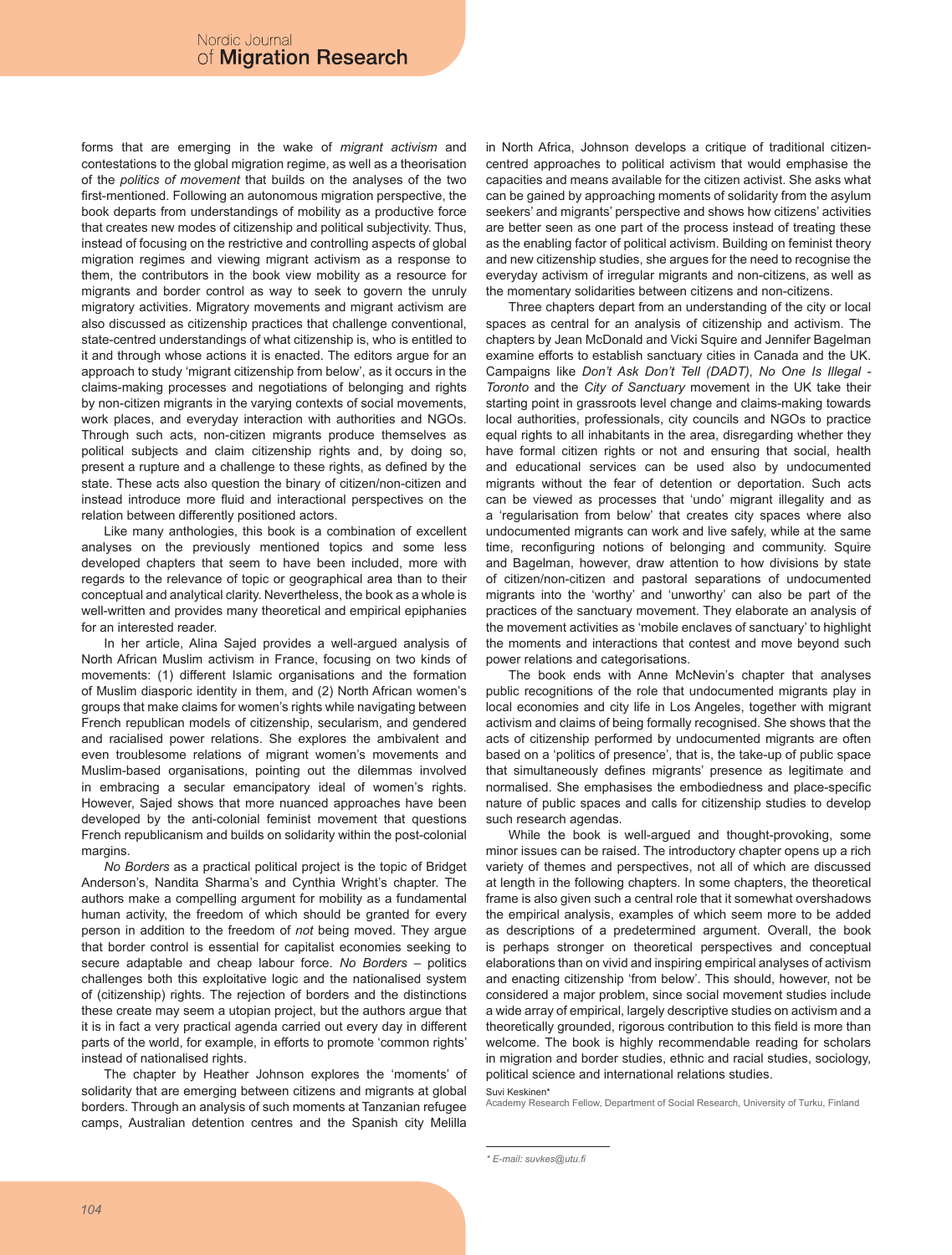## **Saukkonen, Pasi (2013)** *Erilaisuuksien Suomi. Vähemmistöja kotouttamispolitiikan vaihtoehdot***, Gaudeamus: Helsinki. 252 pp.**

Finnish political scientist Pasi Saukkonen continues in his latest book, Consideration of the development and alternatives of Finnish minority and integration policies. This new book deepens the analysis of minority policies, focusing on language rights and analysis of national model of multiculturalism. The starting point of the analysis is quite widely shared notion that at European level, different versions of minority and integration policies have failed. Consequently, Saukkonen characterises the confusing situation that nowhere in Europe, including Finland, there seems to be ideas about how to proceed in order to realise the basic European principles like 'all the people are different'. In Europe, all societies are multicultural in descriptive sense, people from different cultural backgrounds inhabit European states. In addition, the ideology that all people should have equal opportunities and possibilities to live their lives in the framework set up by legislation is widely accepted in Europe.

In the European context, Finland has a long history of minority policies. For instance, the language rights and political rights of Swedish speaking minority have been guaranteed in a manner, which has been internationally regarded exemplary. Until 1980s, the orientation in Finnish political life was to take into consideration the political and cultural differences in order to prevent intensification of conflicts. Finland was culturally quite homogeneous nation state. But after beginning of 1990s, the situation has changed quite rapidly as a result of immigration. The political consensus has been broken or at least shaken, which became evident in the parliamentary elections 2011, in which the populist and immigration critical The Finns party was one of the winners.

Saukkonen states that the immigration and needs of so-called new minorities (Russian, Estonian, Somali, Iraqi, etc.) have been taken into consideration by new legislative and administrative measures in Finland. Even though the policies have been quite successful, Saukkonen rightfully underlines that the discussion about the future of Finland's minority policies is still quite underdeveloped. He asks, for instance: is language policy based on two national languages (Finnish and Swedish) still valid in the present circumstances and can it be maintained in the future? Have the status and rights of two traditional minorities Roma and Saami been defined in a durable manner? In this respect, it is more than obvious that answer is no, because for instance, Finland has not ratified the ILO169 convention, which concerns the rights of indigenous people to the land that they have traditionally inhabited. Finland has not been able to ratify the convention due to inadequate legislation related to the Saami landownership rights. Roma people have raised complaints concerning their rights and opportunities in the labour market, education and housing. Also, racism against Roma and Saami people as well as other minorities has been reported frequently.

Saukkonen also asks what it means that the immigrants are required to live in Finland as Finns do.<sup>4</sup>. He continues asking, which cultural habits or traditions regarded as 'genuinely' Finnish are native Finns willing to give up. His general conclusion is that Finland, as well as other countries, will evidently change due to immigration, which is an unavoidable result of globalisation. The Finnish society has to come to terms with integration, which causes costs to the society. However, the alternative, the failure of integration policies can become even more expensive.

Saukkonen seeks the answers or proposals for new policy measures mainly from Belgium, Sweden and Netherlands, which he regards more equivalent to Finland than Germany, France and UK. Larger European countries have surely had their own specific ways to manage differences during last decades. According to Saukkonen, the main problems of recent Finnish immigration policy have been caused by the lack of ability to prepare for long-term changes in immigration. He states that the Finnish immigration policy has mainly reacted in the current situation. In addition, he notes that often the immigration policy measures have been ineffective due to lack of resources.

Saukkonen notes that even though Finland is not ethnically, especially multicultural country (if it is measured in the number of immigrants, which was in the end of year 2012 less than 5% of the population), it is a multiculturalistic country, meaning that multiculturalism as an ideology has had a strong influence on the immigration political choices during last two decades. Saukkonen draws attention to the discrepancy between the ideological emphasis and the reality in Finnish minority and integration policies. He concludes that sometimes the public rhetorical image of integration policy constructed by politicians and practical measures applied in integration policies does not have very much in common. The same applies to Finnish minority policies: Finnish politicians are willing to give an impression that, for instance, Sami rights have been safeguarded, but in reality, for example, some state institutions and legislation have serious shortages.

Saukkonen's newest book is invaluable contribution to Finnish discussion about minority rights, immigration and integration policies. He does not even hesitate to present some important policy recommendations. He proposes that Finnish language policies should be renewed so that it would be based on differentiation of national languages, official languages and recognised minority languages. National languages include Finnish, Swedish and Sami language (or three Sami languages spoken in Finland). Sami language should be an official language in whole Lapland, which could be quite difficult to accomplish in practice. At the moment, Sami language can be used in northernmost part of Finland, which has been defined as Sami home area. Recognised minority languages should get more resources and language groups could be given partial cultural autonomy. He proposes that Roma language and Karelian language should belong to this category. He has excluded Russian language from this category but it could be included because Russian-speaking minority is the biggest new minority (more than 50,000 inhabitants) and it has long historical roots. In addition, Saukkonen makes a proposal concerning religious organisations in Finland. He recommends that none of religious organisations (churches) should have a specific status in the society but still society could recognise some religious communities. These policy recommendations are worth considering. This book can be recommended to academicians, politicians, social workers and so forth, who are interested in or deal with issues related to multiculturalism, immigration and integration.

Vesa Puuronen\*

Professor of sociology, University of Oulu

## **Notes**

- 1. Methodological nationalism is a research focus on the state as the 'container' for socio-cultural, religious and political processes.
- 2. These latter linkages are not discussed in the text.
- 3. The global Occupy Movement was born out of the protests against Wall Street in the US in 2011 as a result of the global

*<sup>\*</sup> E-mail: vesa.puuronen@oulu.fi*